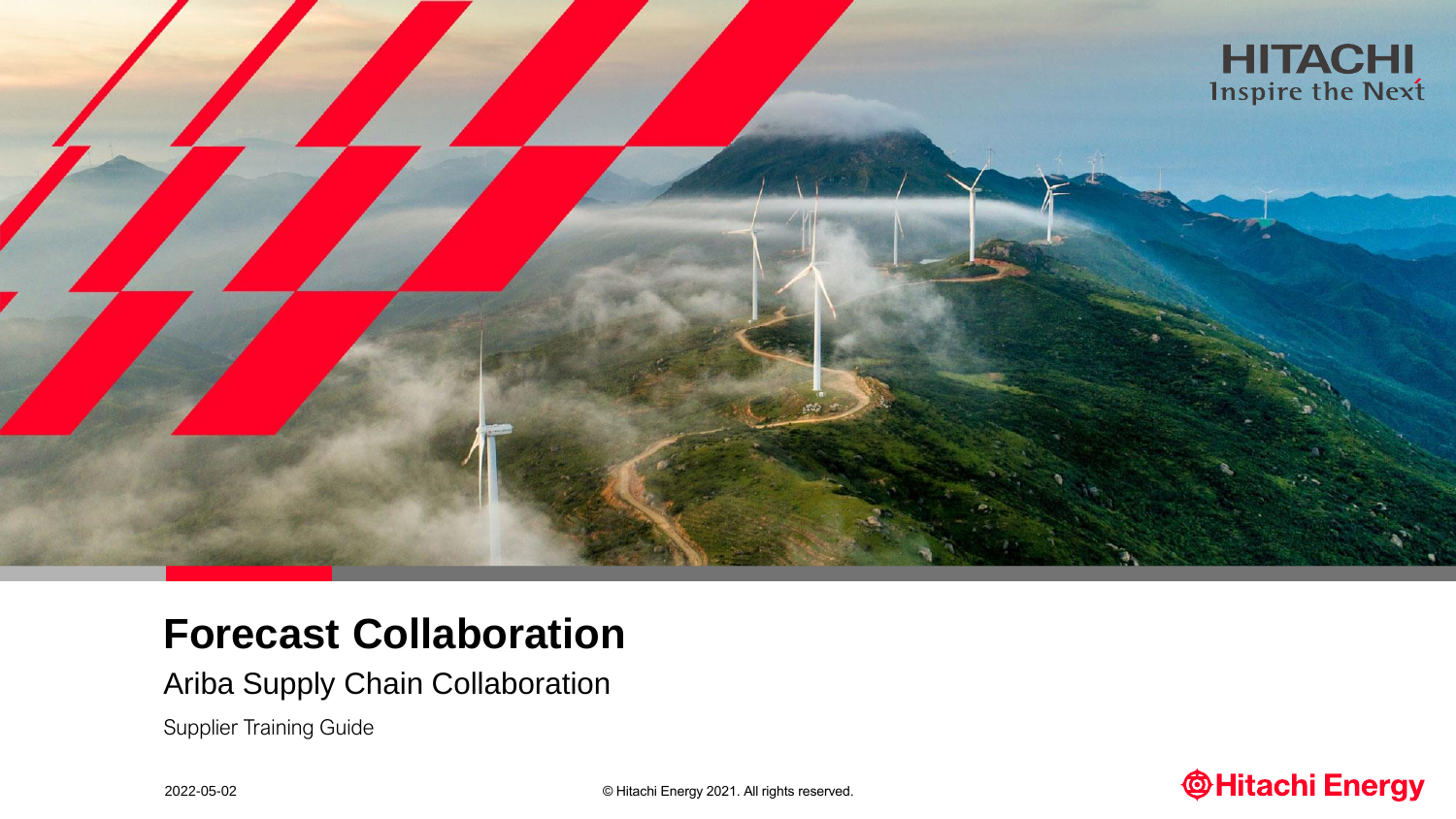#### Forecast Collaboration

- [Introduction](#page-2-0)
- [Forecast Collaboration Workflow Diagram](#page-3-0)
- [Forecast Portal Interaction](#page-6-0)

#### [Forecast Portal User Interaction](#page-4-0)

- [Overall Considerations](#page-5-0)
- View forecast data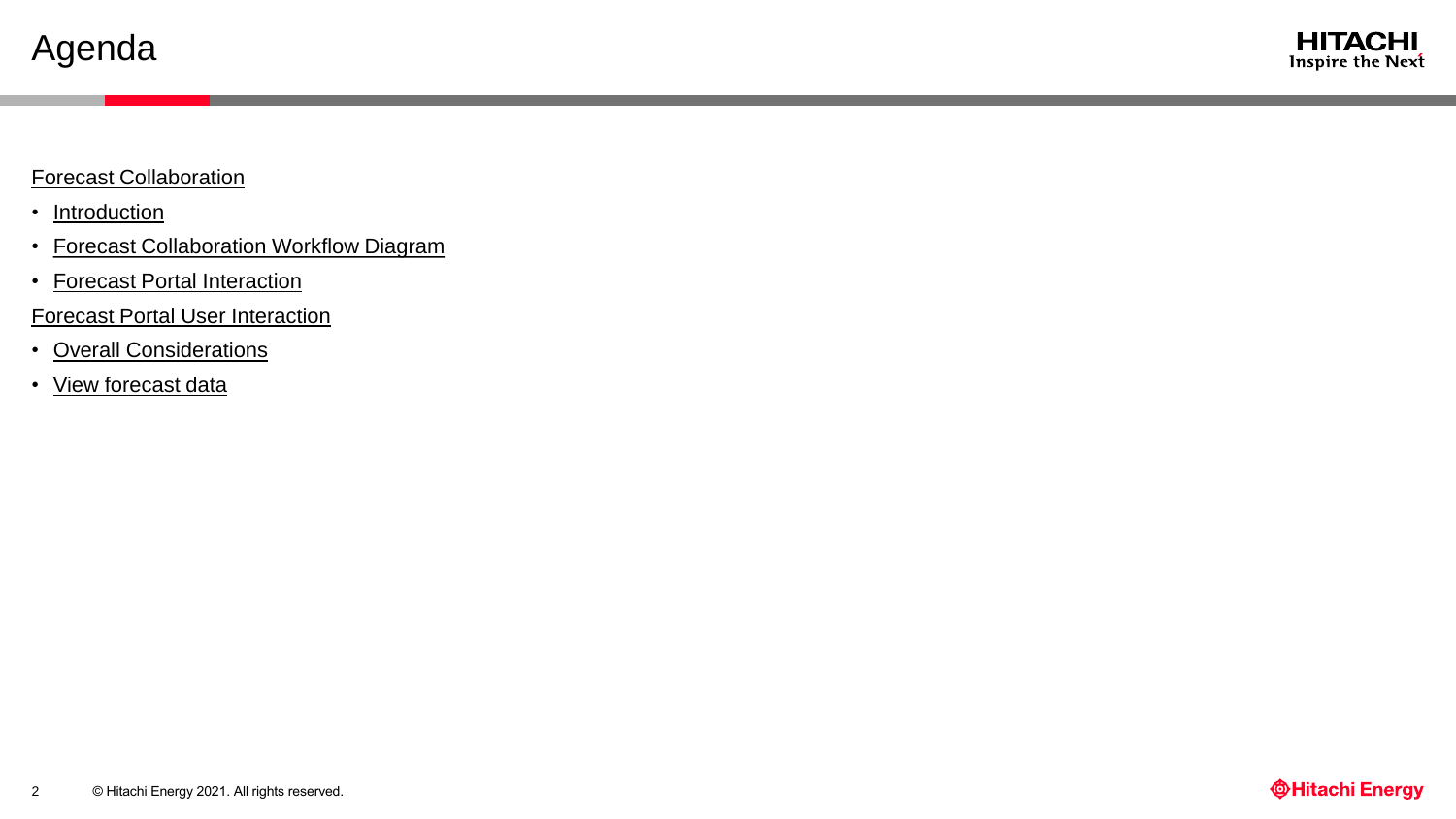<span id="page-2-0"></span>The forecast collaboration feature enables Buyers to share their forecast with their suppliers. This then allows the suppliers to schedule operations, purchase raw materials and plan capacity accordingly.

The forecast collaboration feature provides the following to suppliers:

- A simple table view of buyer forecast demand.
- Daily, weekly, monthly, quarterly and yearly time-bucket views of forecast demand.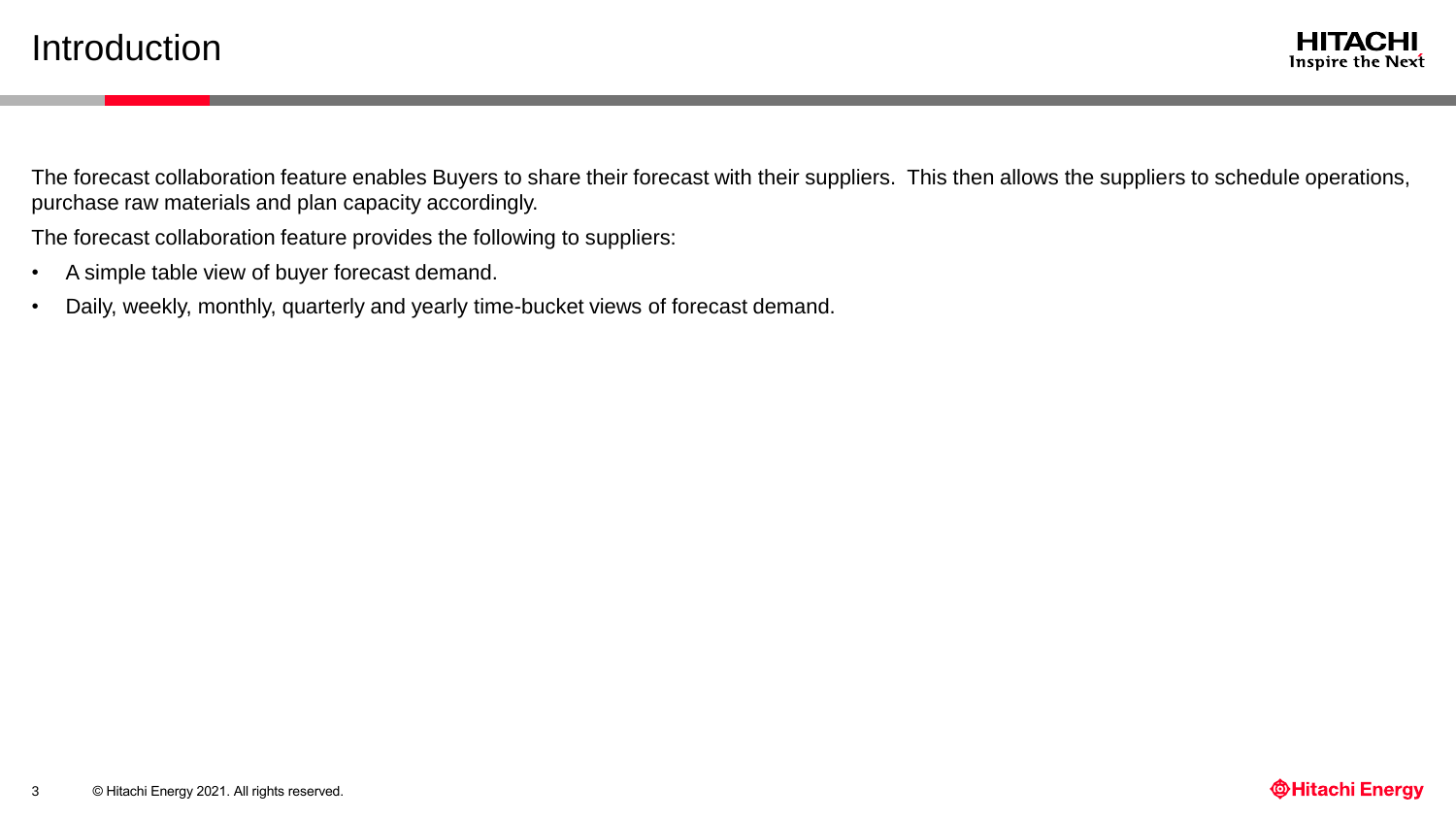## <span id="page-3-0"></span>Forecast without Commitment

- 1. The buyer extracts net demand data after material requirements planning or forecast planning and transmits this data to Ariba Network.
- 2. The supplier logs on to Ariba Network to view forecast demand data or download the forecast demand data to an Excel file.

# Buyer AR Supplier Create Forecast<br>
FORECAST Review Forecast (net demand) Forecast collaboration

4

**HITACHI** Inspire the Next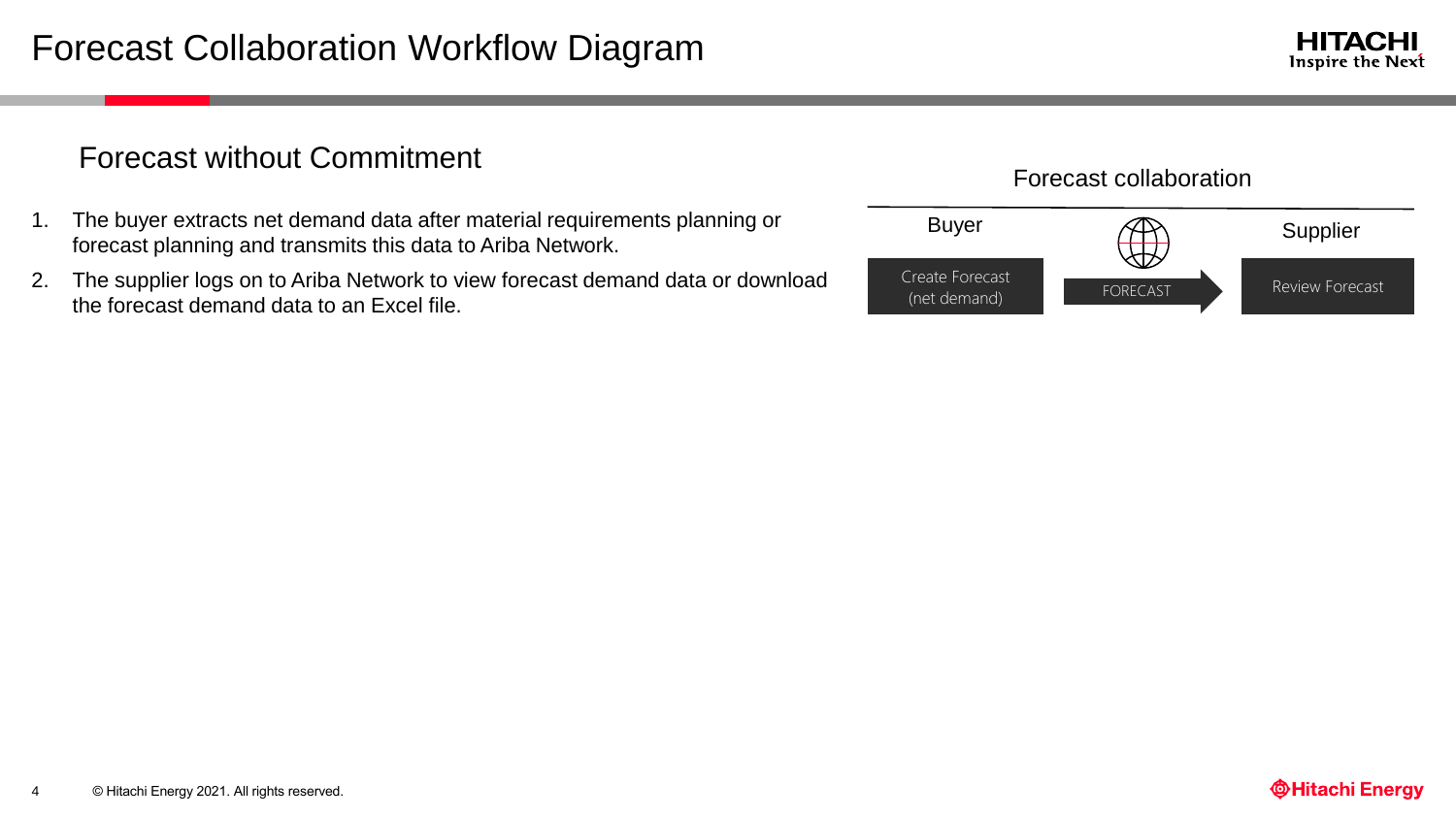

<span id="page-4-0"></span>… how to view forecast collaboration data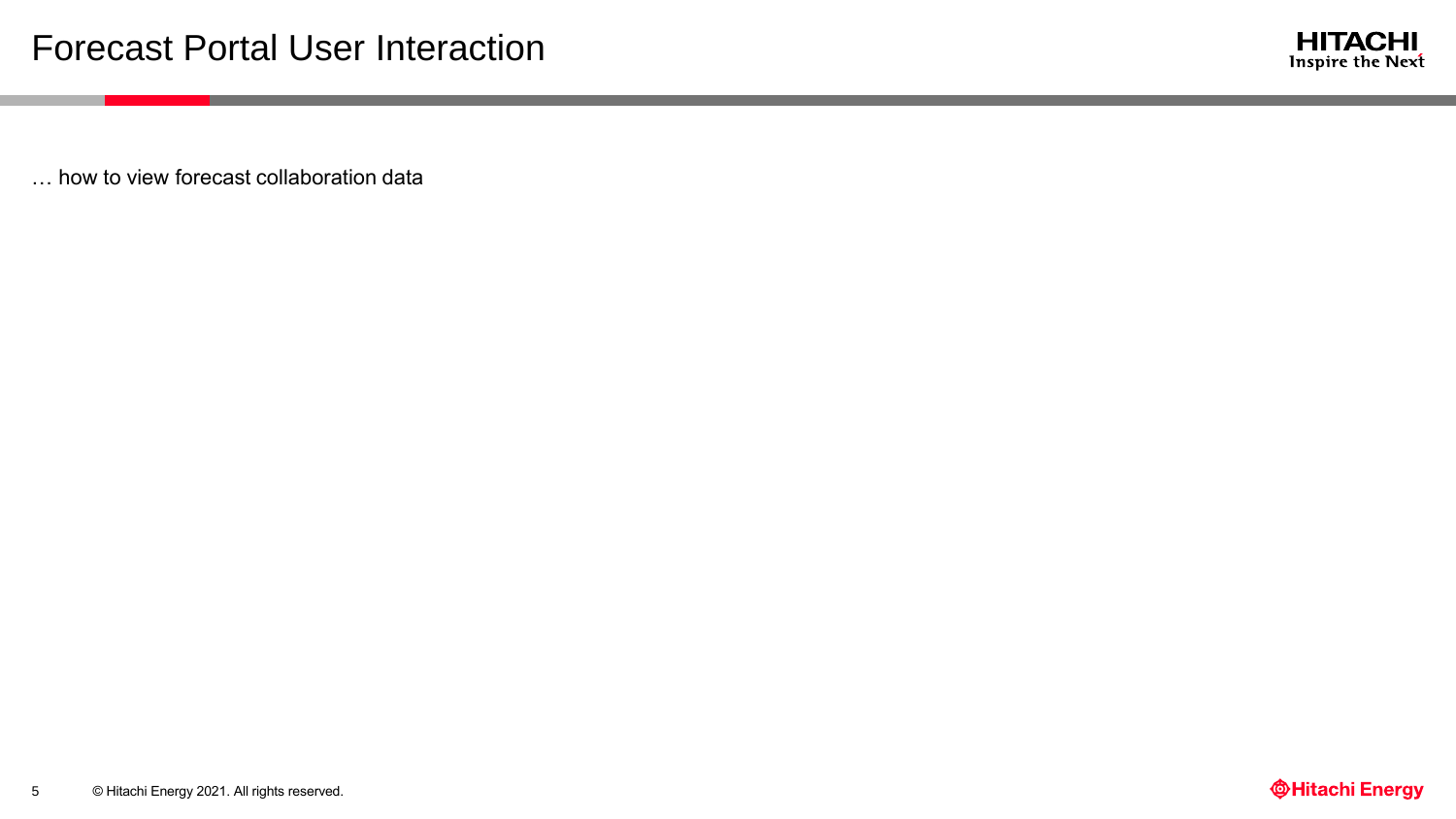

<span id="page-5-0"></span>Customer can define new attribute fields that will be used to provide additional information about planning records. What part types will forecast be sent for?

- The forecast Horizon will encompass XX weeks which will be specified by Customer.
- Forecasts can be filtered based on location.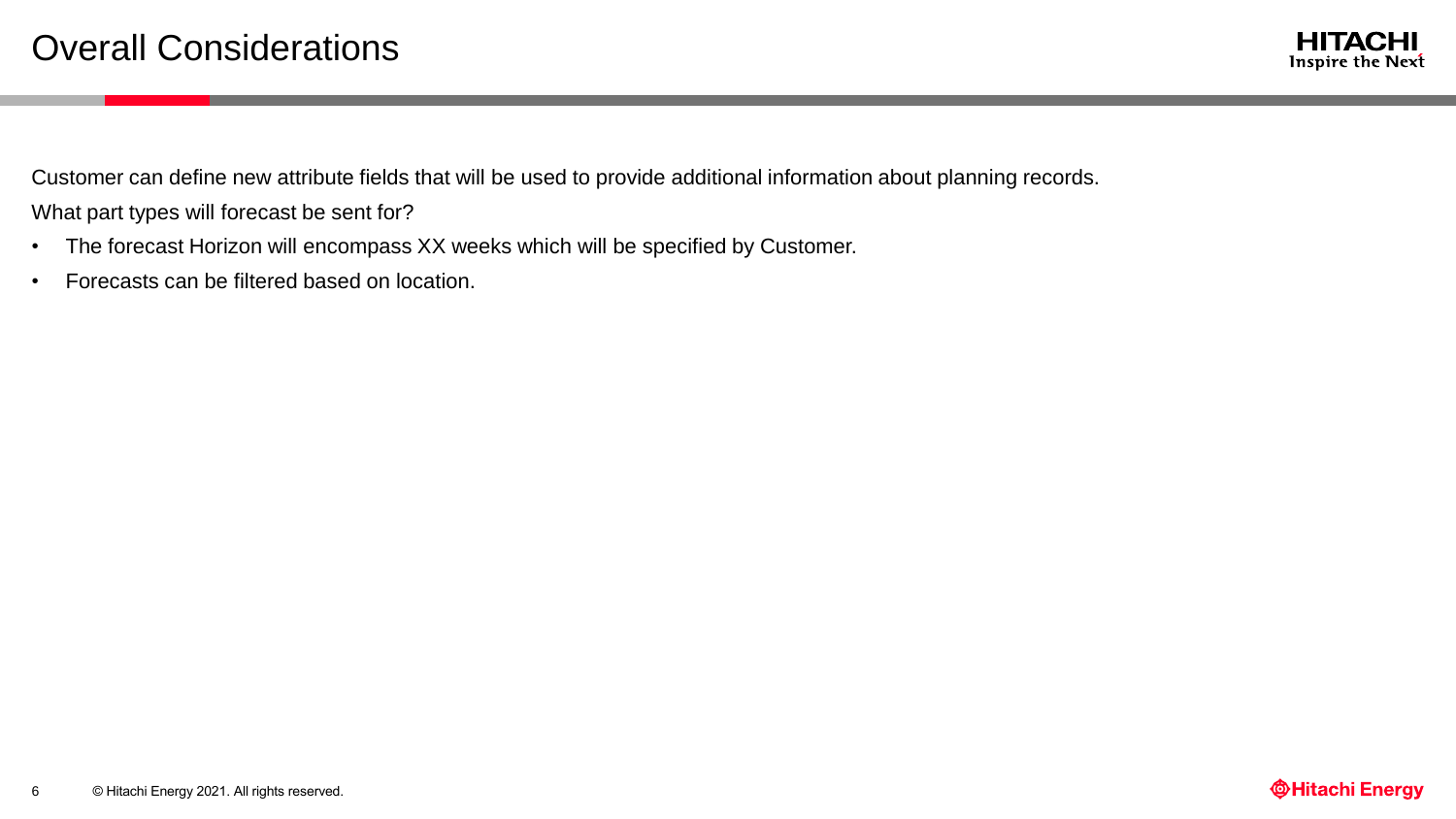

<span id="page-6-0"></span>[View forecast data](#page-7-0)

[Search and identify forecast](#page-7-0)

[Search filters description](#page-8-0)

[Forecast Overview](#page-9-0)

[Forecast Data](#page-10-0)

[Key figures description](#page-11-0)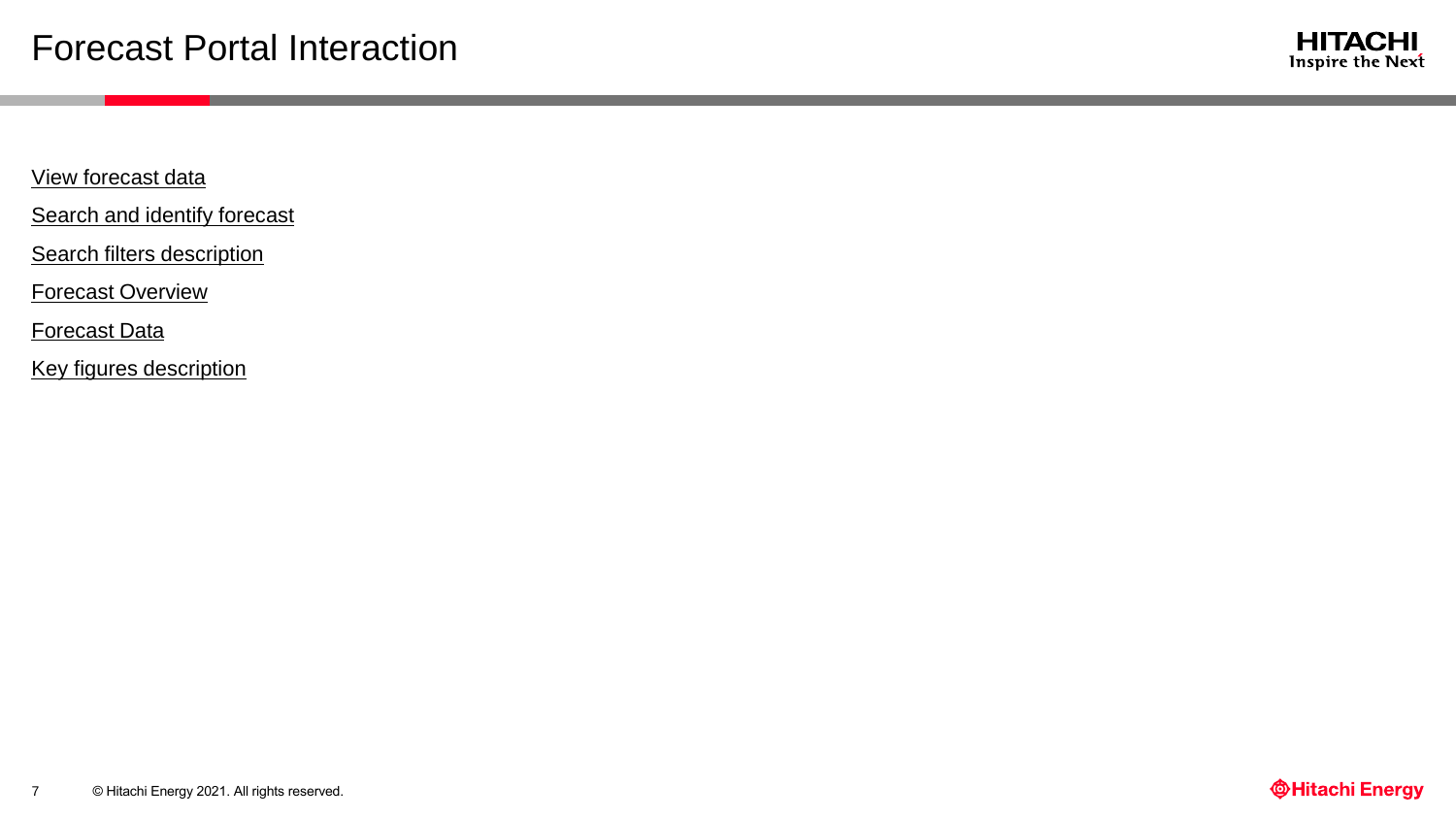# <span id="page-7-0"></span>View Forecast Data

Search and Identify Forecast

- 1. Click on Planning tab.
- 2. From the dropdown list select Forecast.
- 3. Search filters allow to identify specific forecast. Enter search criteria into any of the filter fields as desired.
- 4. Click Search.



| 3            |                          |                     |                   |                    |
|--------------|--------------------------|---------------------|-------------------|--------------------|
| $\checkmark$ | <b>Search filters</b>    |                     |                   |                    |
|              | Customer *               | BP SCC Buyer - TEST | Line of business  |                    |
|              | Customer part no.        |                     | Product family    |                    |
|              | Supplier part no.        |                     | Product subfamily |                    |
|              | <b>Customer location</b> |                     | Program code      |                    |
|              | Planner code             |                     | Part type         |                    |
|              | Part category            |                     | Part status       | Active<br>Inactive |
|              | Customer view            |                     |                   |                    |



#### **@Hitachi Energy**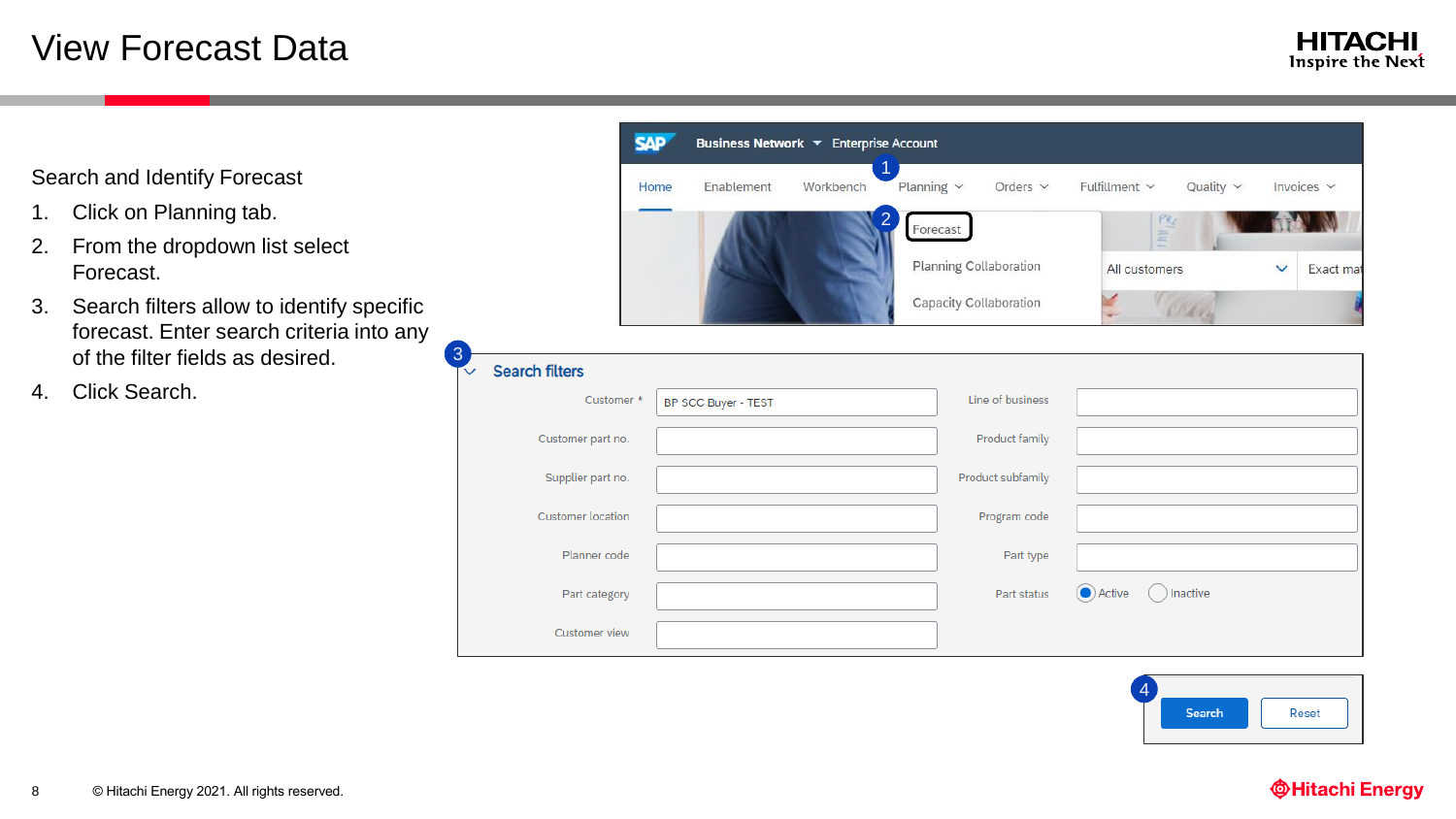# <span id="page-8-0"></span>Search Filters Description

| Field                       | <b>Description</b>                                                                                                           |
|-----------------------------|------------------------------------------------------------------------------------------------------------------------------|
| Customer                    | Customer identification.                                                                                                     |
| <b>Customer Part Number</b> | Customer's material number.                                                                                                  |
| <b>Supplier Part Number</b> | Vendor's material number.                                                                                                    |
| <b>Customer Location</b>    | <b>Customer Plant.</b>                                                                                                       |
| <b>Planner Code</b>         | Customer planner identification.                                                                                             |
| Show Unique Part and Plant  | Once checked, the result screen will show key figures for both supplier managed inventory and forecast data.                 |
| Part Category               | Part Category as aligned with the customer.                                                                                  |
| Line of Business            | Line of Business as aligned with the customer.                                                                               |
| <b>Product Family</b>       | Product Family as aligned with the customer.                                                                                 |
| <b>Product Sub-Family</b>   | Product Sub-Family as aligned with the customer.                                                                             |
| Program Code                | Program Code of Business as aligned with the customer.                                                                       |
| Part Type                   | Part Type as aligned with the customer.                                                                                      |
| Process Type                | Specifies whether the part is using Replenishment Order for SMI (can be combined with Forecast).                             |
| <b>Part Status</b>          | Specifies if the part is active or inactive.                                                                                 |
| <b>Customer View</b>        | Buyers are allowed to create views, referred to as custom views, for planning processes and set conditions for their display |

#### **@Hitachi Energy**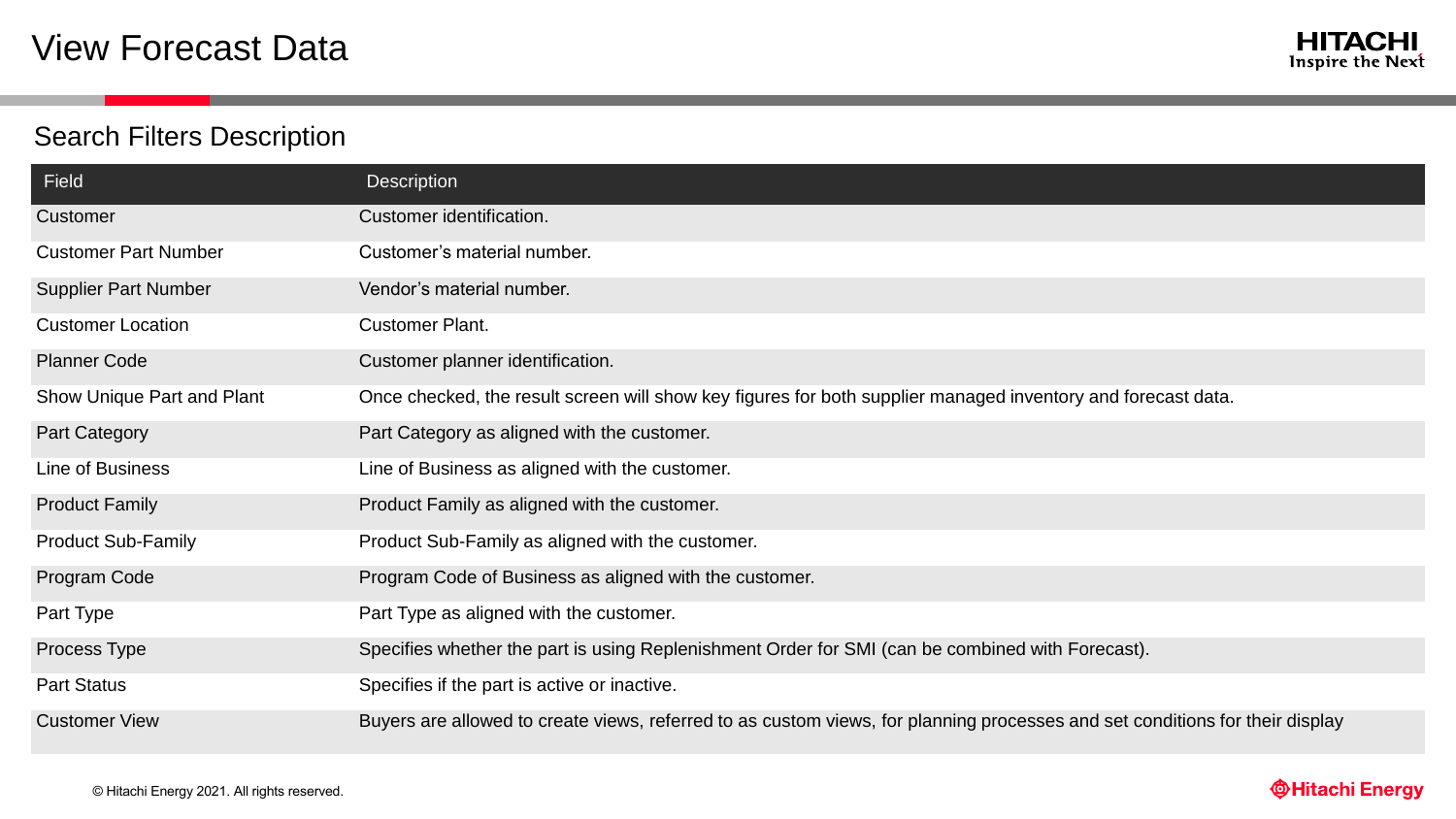

#### <span id="page-9-0"></span>Forecast Overview

- 1. Review the search results.
- 2. You can configure the view by clicking the configure button.
- 3. To view forecast details, click the icon on the right hand side of you screen.

| Filter<br>All customers |                   |           |             |                       | $\langle\langle$ Page $ 1 \times$ |      | 職<br>The Corporation<br>33 |              |                                |
|-------------------------|-------------------|-----------|-------------|-----------------------|-----------------------------------|------|----------------------------|--------------|--------------------------------|
|                         | Customer part no. |           | Part status | Last customer update  | Stock                             |      |                            | J            | Supplier part no.              |
| Customer                |                   | Lead time |             |                       | Stock on hand                     | Unit |                            |              | <b>Customer location</b>       |
|                         |                   |           |             |                       | Quantity                          |      |                            |              |                                |
| SCC ANK - TEST BUYER    | BP-CIG-2          | 2         | Active      | 4 Oct 2019 1:38:51 AM | 0                                 | EA   | $3\overline{6}$            |              | $\sqrt{\phantom{a}}$ Lead time |
|                         |                   |           |             |                       |                                   |      | ◢                          | $\checkmark$ | Part status                    |
| BP SCC Buyer - TEST     | 2937              | 5         | Active      | 4 Oct 2019 2:53:37 AM | 0                                 | EA   | Eą                         | √            | Last customer update           |
|                         |                   |           |             |                       |                                   |      |                            |              |                                |
|                         |                   |           |             |                       |                                   |      |                            |              | √ Last supplier update         |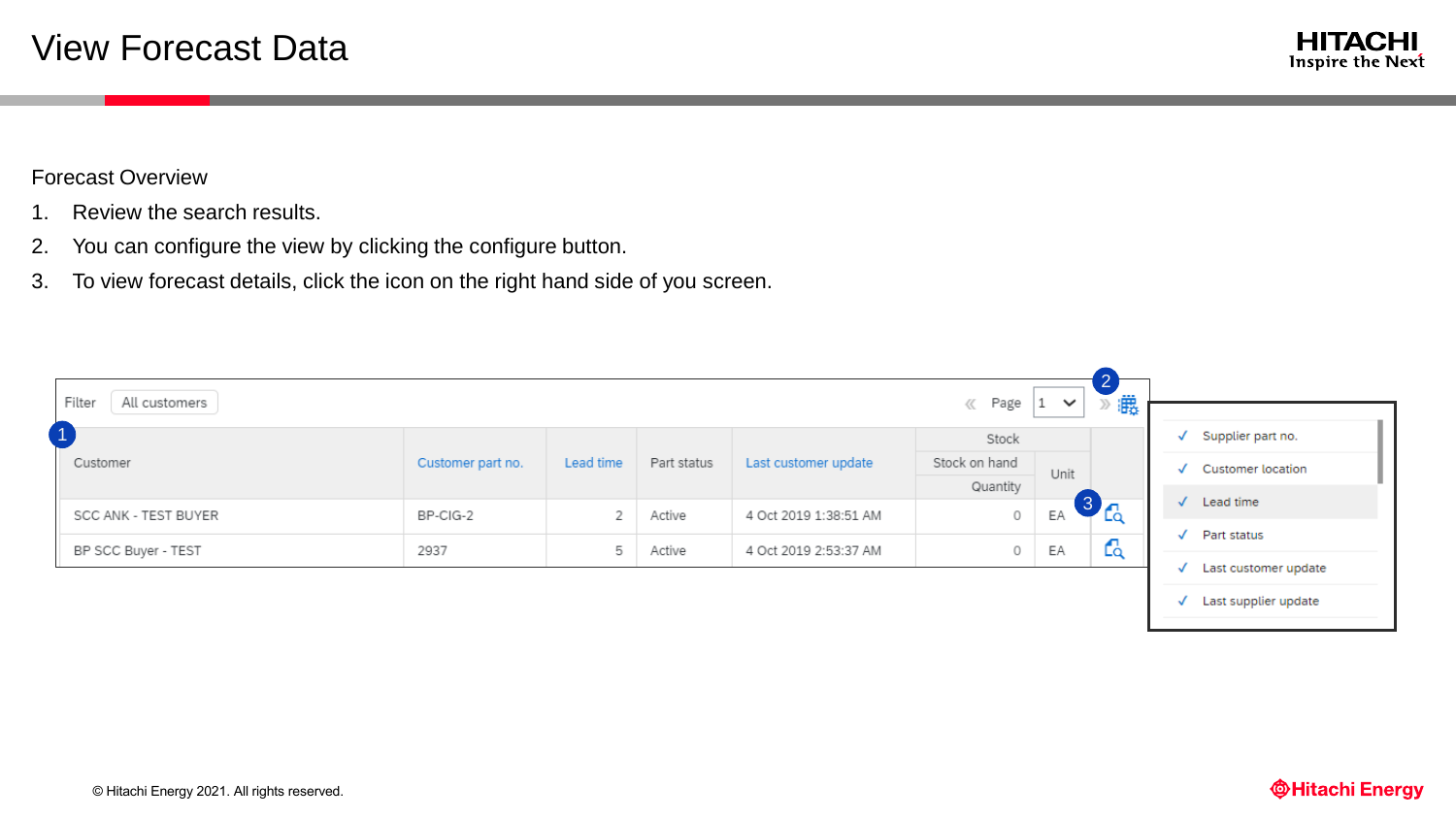# <span id="page-10-0"></span>View Forecast Data

### Forecast Data

- 1. Supplier can view forecast details:
- 2. Current stock on hand
- 3. Part details shared by the customer
- 4. Forecasted quantities
- 5. Supplier can set the View by criteria and Starting date as desired.
- 6. Color coding eases the processing of data in the UI.

|                                                        | BP SCC Buyer - TEST    Part no. 2918   Customer Location Czech Rep BP 1 |                     |                |             |             |
|--------------------------------------------------------|-------------------------------------------------------------------------|---------------------|----------------|-------------|-------------|
| View by Daily<br>$\overline{\phantom{a}}$              | Starting from 11/21/2019                                                | 簡                   |                |             |             |
| $\blacktriangleright$ Chart                            |                                                                         |                     |                |             |             |
| Stock on hand: 36 (EA)<br>Part details                 |                                                                         |                     |                |             |             |
| Key figures                                            | 21 Nov 2019                                                             | 22 Nov 2019         | 23 Nov 2019    | 24 Nov 2019 | 25 Nov 2019 |
| Order forecast                                         |                                                                         |                     | 3              |             |             |
| Cumulative forecast                                    | $\circ$                                                                 | $\mathsf{O}\xspace$ | 3              | 3           |             |
| ℐ<br>Forecast commit                                   |                                                                         |                     | $\circ$        |             |             |
| Cumulative forecast commit                             | $\circ$                                                                 | $\mathsf{O}\xspace$ | $\circ$        | $\circ$     |             |
| Cumulative commit vs cumulative<br>forecast            | $\circ$                                                                 | $\circ$             | $-3$           | $-3$        |             |
| Previous forecast                                      |                                                                         |                     | 3              |             |             |
| Cumulative previous forecast                           | $\mathbf 0$                                                             | $\mathsf{O}\xspace$ | $\overline{3}$ | 3           |             |
| Cumulative forecast vs Cumulative<br>previous forecast | $\circ$                                                                 | $\circ$             | $\circ$        | $\circ$     |             |
| Forecast deviation                                     | $\mathbf{0}$                                                            | $\circ$             | $-3$           | $\mathbf 0$ |             |
| Forecast change                                        | $\circ$                                                                 | $\mathsf{O}\xspace$ | $\circ$        | $\mathbf 0$ |             |
| Previous forecast commit                               |                                                                         |                     | 3              |             |             |
| Í<br>Upside forecast                                   |                                                                         |                     |                |             |             |
| <b>Firmed orders</b>                                   |                                                                         |                     |                |             |             |
| Priority                                               |                                                                         |                     |                |             |             |
| Order received                                         |                                                                         |                     |                |             |             |
| Goods received                                         |                                                                         |                     |                |             |             |
| <b>Total shipment</b>                                  |                                                                         |                     |                |             |             |

#### **@Hitachi Energy**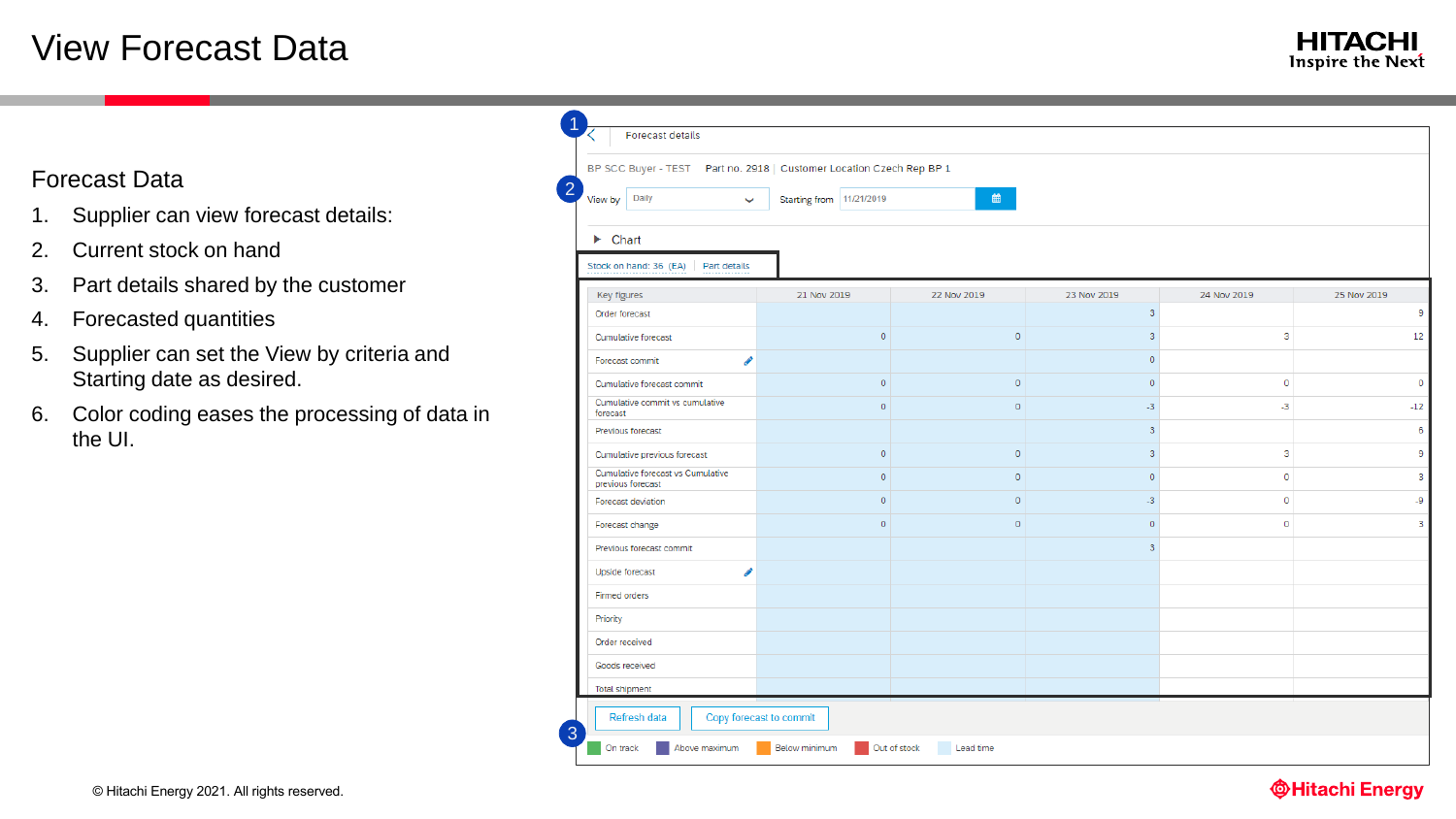# <span id="page-11-0"></span>Key Figures Description

| Key Figures                                            | Description                                                                                   | Data Source             |
|--------------------------------------------------------|-----------------------------------------------------------------------------------------------|-------------------------|
| Order forecast                                         | Customer shared demand                                                                        | Buyer standard          |
| Cumulative forecast                                    | Customer previous + current demand                                                            | <b>Buyer calculated</b> |
| <b>Previous forecast</b>                               | Historic demand                                                                               | <b>Buyer standard</b>   |
| Cumulative previous forecast                           | Cumulative historic demand                                                                    | Buyer calculated        |
| Cumulative forecast vs Cumulative previous<br>forecast | Cumulative forecast - Cumulative previous forecast                                            | Network calculated      |
| Forecast change                                        | Order forecast - Previous forecast                                                            | Network calculated      |
| Upside forecast                                        | Additional quantity available for the customer                                                | Buyer standard          |
| Firmed orders                                          | Buyer confirmed orders within the firm zone.                                                  | Network calculated      |
|                                                        |                                                                                               |                         |
| Order received                                         | Quantity received by the buyer based on orders, within each of the user-selected time bucket. | Network calculated      |
| Goods received                                         | Cumulated received quantity per period                                                        | Network calculated      |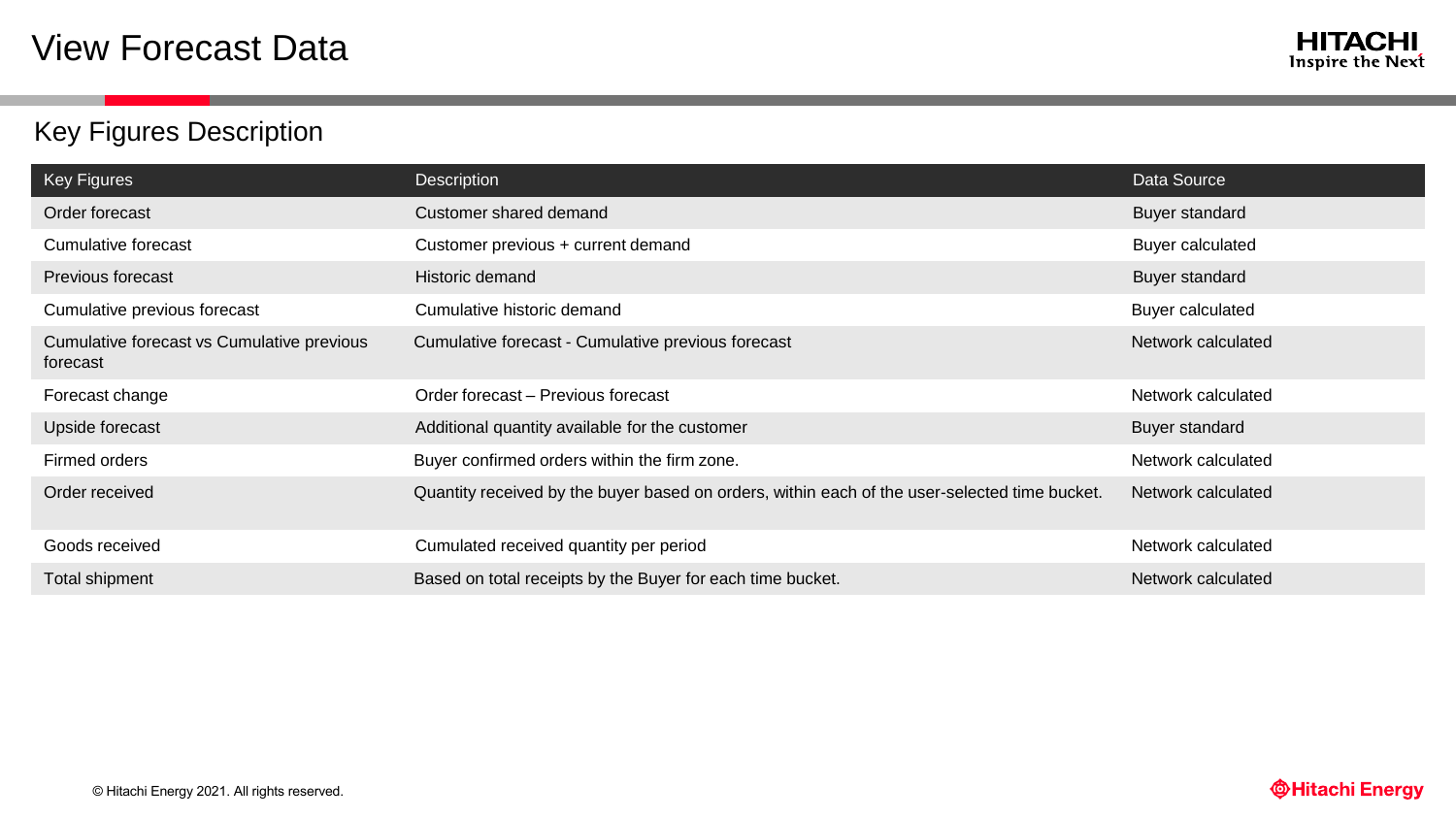